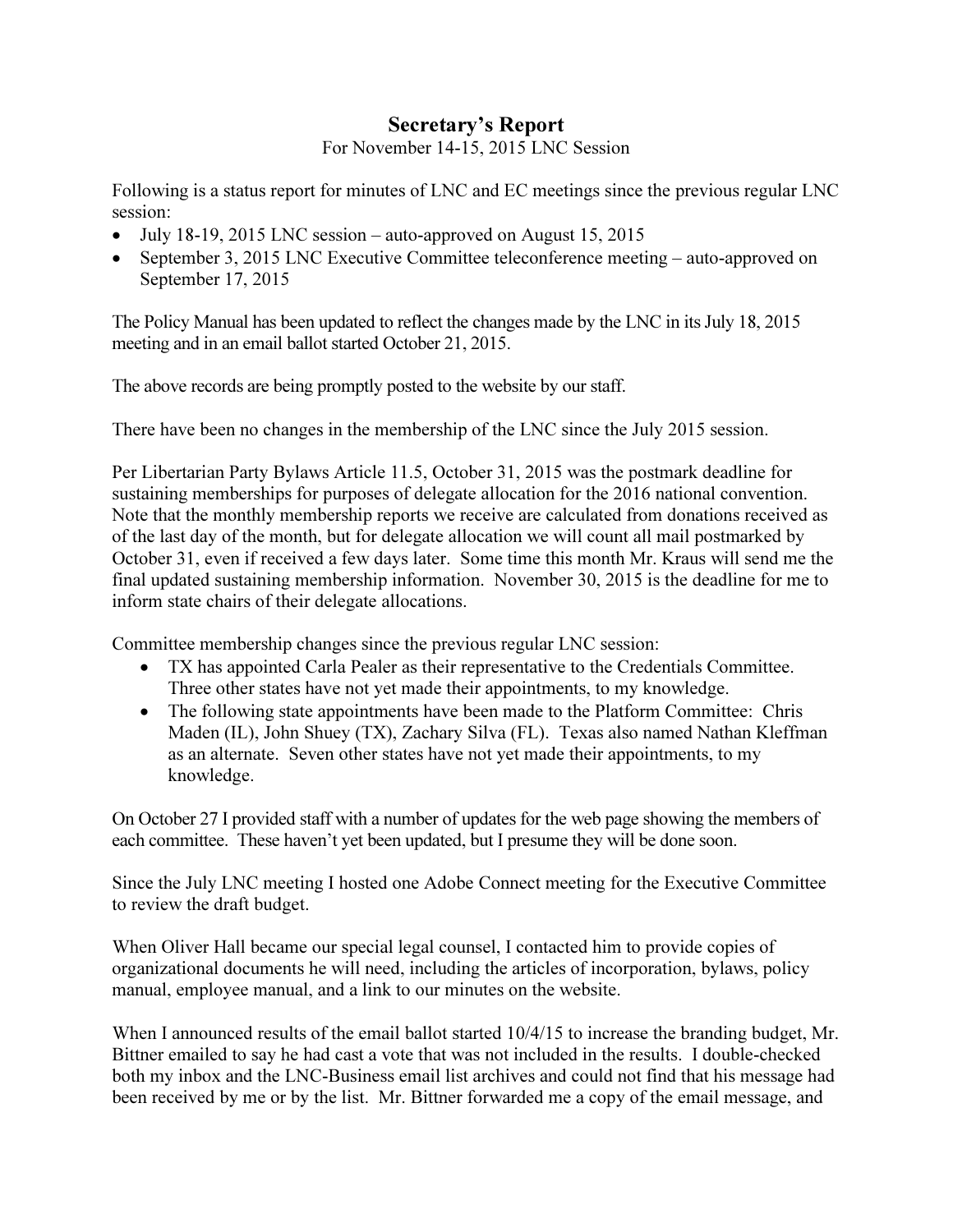he noticed he had accidentally sent it from an email address that was not subscribed to the LNC-Business list. Neither Mr. Bittner nor I had received any notification from the email list that it had a problem with an attempted post. Upon further investigation, I found the list configured to merely discard messages from non-member email addresses and to not notify a moderator. I initially changed the email list configuration so that messages from non-members would be held, and a moderator would be notified to decide what to do with the message. I quickly learned that our list is the target of many spammers, so holding non-member postings creates a lot of annoyance for a moderator. To eliminate the spam annoyance, the list is now instead configured to "reject" messages from non-members, which means the sender will at least get a notice that the message was rejected, but a moderator isn't asked to react to it. Be sure to use a subscribed email addresses to send to the list. If you accidentally send from the wrong email address, you should now at least get a rejection notice, but it is your responsibility to re-send from the correct email address.

The following 2 email ballots were completed since the July 18-19 LNC session:

Motion: Amend the budget by increasing line 26 Branding/Political Materials Revenue by \$15,000 from \$20,200 to \$35,200 and by increasing line 55 Branding/Political Materials Expense by \$15,000 from \$20,000 to \$35,000

Sponsors: Sarwark

Started: 10/4/15 Ended: 10/14/15

Voting "aye": Craig, Goldstein, Hagan, Johnson, Katz, Kirkland, Lark, Mattson, McLendon, Redpath, Vohra, Wiener

Voting "nay": Ludlow, Riemers

With a final vote tally of 12-2, the motion PASSES.

Motion: Amend the Policy Manual as follows:

Section 2.04.3, Contracts and Contract Approval

All contracts or modifications thereto shall be in writing and shall document the nature of the products or services to be provided and the terms and conditions with respect to the amount of compensation/reimbursement or other consideration to be paid.

The Chair shall approve any contract in excess of \$7,500.

All contracts of more than one year in duration or for more than \$25,000 shall be reviewed and approved by General Counsel prior to signing by the Chair.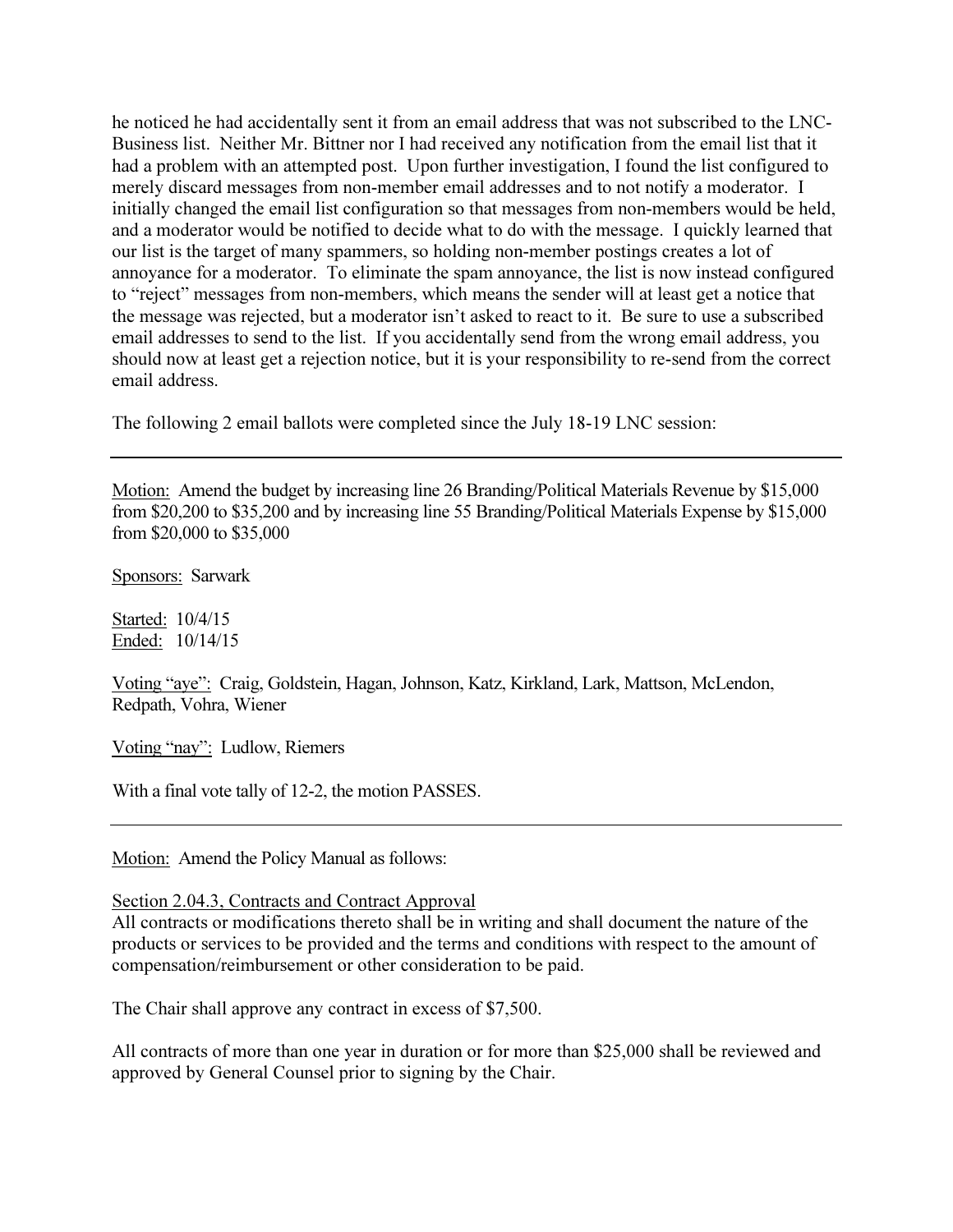No agreement involving a financial transaction with a related party shall be executed unless first approved by the LNC. Any such agreement shall be disclosed in a conflict of interest statement.

Independent contractors doing business with the LNC are required to sign formal contracts that clearly set forth the parties' intention that they be treated as independent contractors.

Each contract for director-level employment and any related advice from General Counsel must be circulated to the LNC on a strictly confidential basis after it has been reviewed by Counsel and the EPCC following EPCC approval and no later than 10 days prior to the Chair signing the contract.

## Section 2.02.7, Employment Policy & Compensation Committee:

The Employment Policy and Compensation Committee shall develop documents, procedures, and guidelines for the effective administration, supervision and development of Staff, including but not limited to job descriptions, compensation ranges, hiring, training, performance reviews, promotion, progressive discipline and termination. The LNC may supersede any such documents, procedures and guidelines by adopting a replacement.

The Employment Policy and Compensation Committee shall also be available to Staff to discuss on a confidential basis the working environment or observed violations of the Policy Manual.

The EPCC shall also complete a review of any contract for director-level employment no less than 10 days prior to the Chair signing it. Following General Counsel's review of a director-level employment contract, the EPCC shall review the proposed contract and any related advice from General Counsel. No such contract may be signed by the Chair without having first obtained either EPCC approval of the contract at least 10 days prior, or an affirmative vote from a majority of the fixed membership of the LNC.

## Section 1.03.1, Committee Appointments *(selected row)*

| Committee    | <b>Size</b>               | <b>Member Selection</b> | <b>Chair Selection</b> |
|--------------|---------------------------|-------------------------|------------------------|
| <b>Name</b>  |                           |                         |                        |
| Employment   | Three LNC Members or      | LNC-Chair               | * Committee Selected   |
| Policy and   | Alternates other than the |                         |                        |
| Compensation | <b>LNC Chair</b>          |                         |                        |

These committees have special appointment procedures as follows:

Sponsors: Mattson, Kirkland, Goldstein, Riemers

Started: 10/21/15 Ended: 10/31/15

Voting "aye": Goldstein, Hagan, Katz, Kirkland, Lark, Ludlow, Mattson, McLendon, Riemers, Wiener